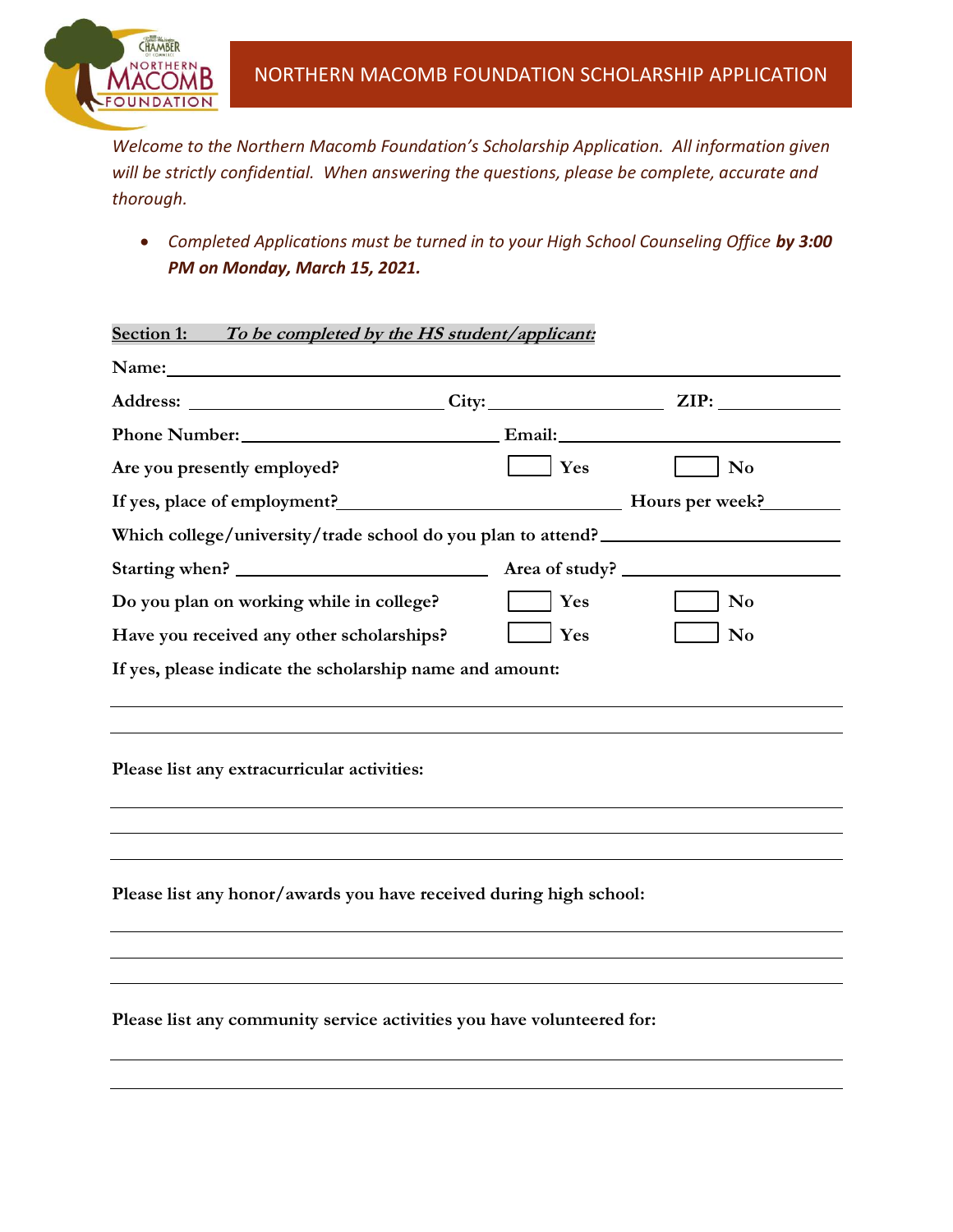

## **Section 2: To be completed by a Parent / Guardian**

Family income information is considered as a factor in awarding the Northern Macomb Foundation scholarships. You will greatly assist the committee in making a decision if you provide the information requested below as accurately as possible. Some of the questions listed below are of a sensitive nature, all information will be kept confidential.

## **Mother/Guardian Name:**

| Occupation:                                                      |     |                                   |
|------------------------------------------------------------------|-----|-----------------------------------|
| Father/Guardian Name:                                            |     |                                   |
|                                                                  |     |                                   |
| What is the family annual gross income (both parents/guardians)? |     |                                   |
| Has the applicant ever been a foster child?                      |     | Yes<br>$\mathbf{N}\mathbf{0}$     |
| Please list all dependents in household;                         |     |                                   |
| Name                                                             | Age | School/College attending in fall? |
|                                                                  |     |                                   |
|                                                                  |     |                                   |

**Please explain any family, personal, or financial circumstances which you think warrant** 

**considerations, i.e. financial hardship, disabilities, family responsibilities?**

**How much do you expect to pay toward his/her educational expenses in the coming year?** 

**Please print and sign this application.**  Parent/Guardian Signature: \_\_\_\_\_\_\_\_\_\_\_\_\_\_\_\_\_\_\_\_\_\_\_\_\_\_\_\_\_\_\_\_\_\_\_\_\_\_\_\_\_\_\_Date\_\_\_\_\_\_\_\_ Parent/Guardian Signature: \_\_\_\_\_\_\_\_\_\_\_\_\_\_\_\_\_\_\_\_\_\_\_\_\_\_\_\_\_\_\_\_\_\_\_\_\_\_\_\_\_\_\_Date\_\_\_\_\_\_\_\_ Student Signature: \_\_\_\_\_\_\_\_\_\_\_\_\_\_\_\_\_\_\_\_\_\_\_\_\_\_\_\_\_\_\_\_\_\_\_\_\_\_\_\_\_\_\_\_\_\_\_\_\_\_ Date\_\_\_\_\_\_\_\_

- □ **Attach copy of transcript**
- □ **Attach any letter(s) of recommendation**
- □ **Attach required essay**